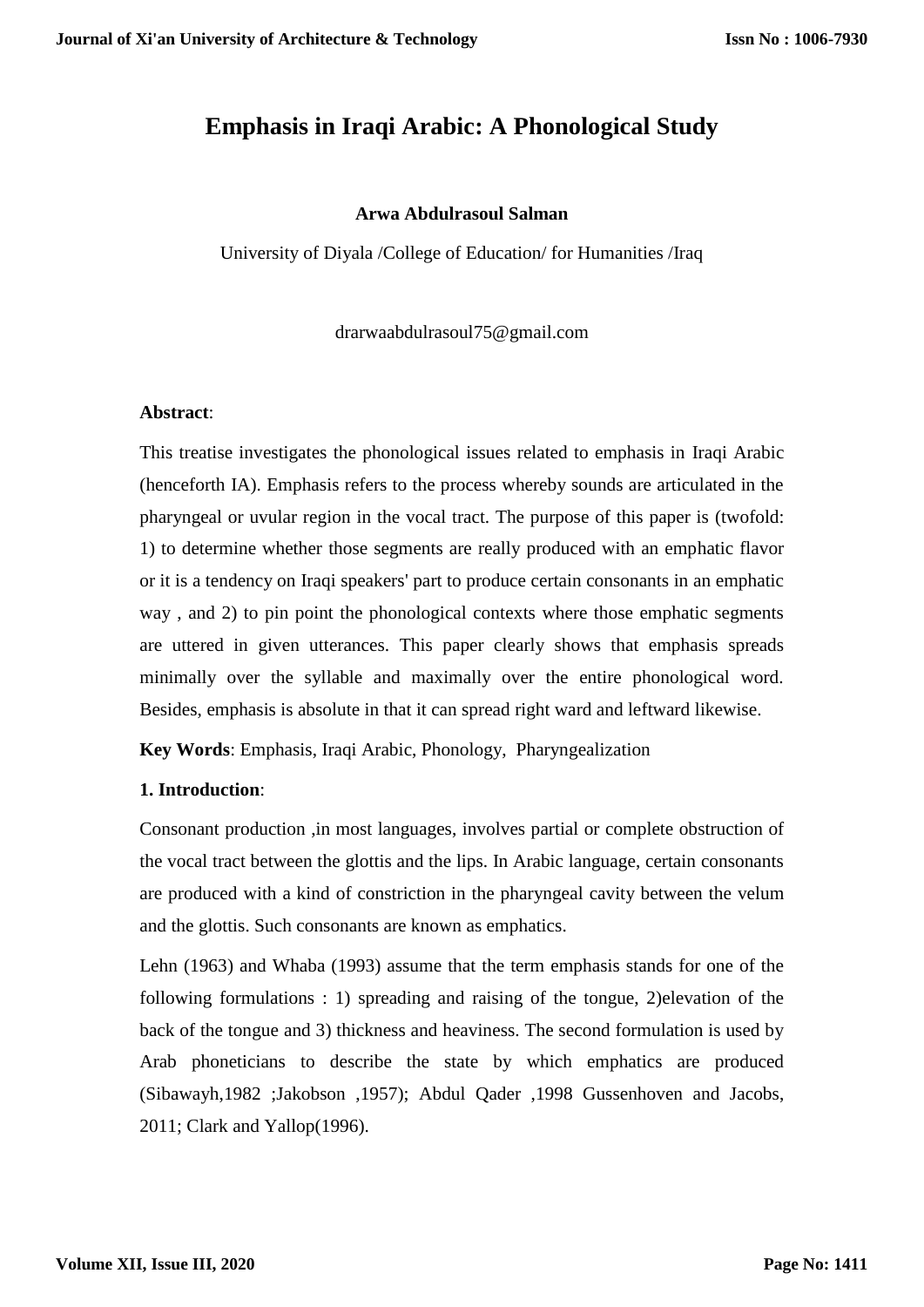Catford (1977:123) and Bellem(2007:22) argue that emphatics can be velarized, uvularized or pharyngealized in different accents of Arabic . In IA, however; researchers have posited that emphatics are pharyngealized (Ali & Daniloff, 1972: Gianni and Pettorino, 1982).

This is not the case in English where pharyngealization is described as the superimposition of a narrowing of the Pharynx and this mainly happens with Cardinal vowel -5 [a] .Ladefoged 1923:231) and Bellem (2007:46) argue that it is the imposition of this vowel quality as a secondary articulation which causes what is called Pharyngealization.

Ladefoged (1972:62) considers consonants with secondary articulation to have added vowel like characteristics. This suggests in a way or another, that pharyngeal consonants trigger the advancement of neighboring vowels ,e.g., the vowel /a/is fronted and lengthened after pharyngeal consonants as in /saam/ " he fasted" with a pharyngeal alveolar and a fronted vowel , compared to /saam/ " poisonous" with a fricative interdental and a retracted vowel.

In the same line of thought, Ohala (1993 :167) argues that there is "a higher priority on maintaining an acoustic - auditory norm for speech element rather than an articulatory norm". This seems to suggest that coarticulatory effects of the emphatic consonants on neighbouring vowels affect these vowels acoustically .

However, Pharyngealization occurs as an important means for pharyngeal contrasts in the dialects of Arabic as the manifestation of emphasis.

#### **2. Preliminary Remarks** :

Emphasis is a common feature of many Arabic dialects, traditionally studied under the heading of " tafxeem" or" Itbaaq" to be mainly specified to consonants and giving rise to the phrase 'emphatic consonants'. Emphatic then refers to a consonant which is articulated in the pharyngeal cavity (Al-Ani, 1970 ; Kuriyagawa , 1988 ; Laver 91194 and Crystal, 2003).

IA has a set of complex coronals /s / , /t/, /d/ and / $\delta$ / which are the emphatic sounds of their plain counterparts, /s /, /t/, /d/ and / $\delta$ /, as shown in table (1) below: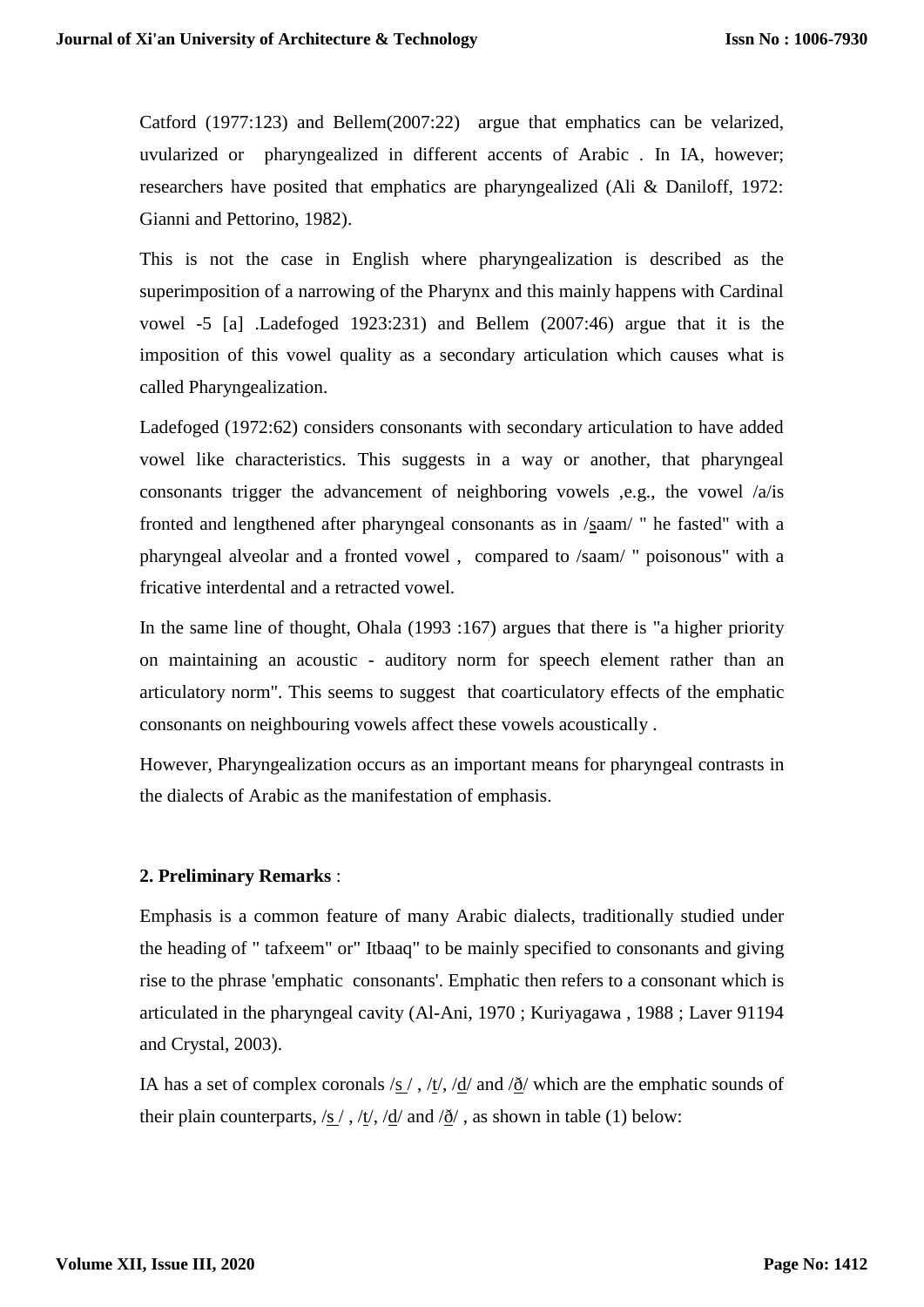|                   | Denti-alveolar      | <b>Interdental</b> | <b>Alveolar</b> |
|-------------------|---------------------|--------------------|-----------------|
| <b>Plosives</b>   | t, d                |                    |                 |
| <b>Fricatives</b> |                     |                    | S               |
| Pharyngealized    | <u>t</u> , <u>d</u> | ð                  | <u>ച</u>        |

### **Table 1. Emphatics and their plain Counterparts**

Following Al-Ganimi (1930:250), the author argues that  $\Lambda$  as a lateral consonant, can be emphatic in IA in words like "xali (my uncle) vs. "xali" (empty) and "xal" (vinegar) vs . "xal" (leave). But it is excluded in this paper because of its sporadic occurrence in IA.

The nasal consonant /m/ is excluded in this paper for the same reason. Yet it can be considered as a secondary emphatic consonant as cited by Majid (2012:63) with the statement used in zubairi Arabic "∑ateenaah ma summa wa ma rumma (we gave him whatever he wanted).

To produce Pharyngealized , i.e. emphatic consonants, the root of the tongue is retracted towards the back wall of the pharynx and this is what differentiate emphatics from their plain counterparts. McCarthy (1995: ) describes the production of emphatics as a "combining the dorsal articulator with the radical articulator".

Heselwood (1996: ) and Bellem(, 2007-60) agree that in Baghdadi IA /t/ is voiceless aspirated, whereas /t/is plain voiceless and this may indicate a systematic difference rather than an accidental one. Another systematic difference is suggested by Ibrahim (2012:61) who realized that the /d/ production merges into the production of the Arabic standard  $\ell \delta$  as they are both pronounced with the same quality especially in southern Iraqi varieties. In this connection, Anis (1971:55) remarks that "Iraqis and some Bedouins produce /ð/ with a somewhat similar way to the /d/ production as in the Arabic proverb 'hatha gayd min fayd" "It's just the tip of an iceberg".

Ibrahim (ibid.63) argues that in Zubairi Arabic  $\frac{1}{1}$  is produced in the environment of certain consonants, and the examples he gives show that it is followed by either of the following vowels /a ,i/ and a geminated favour  $\frac{1}{a}$  as in , tallaag is "divorce",  $\frac{1}{x}$ , xall" & "vinegar", and killa " as a whole".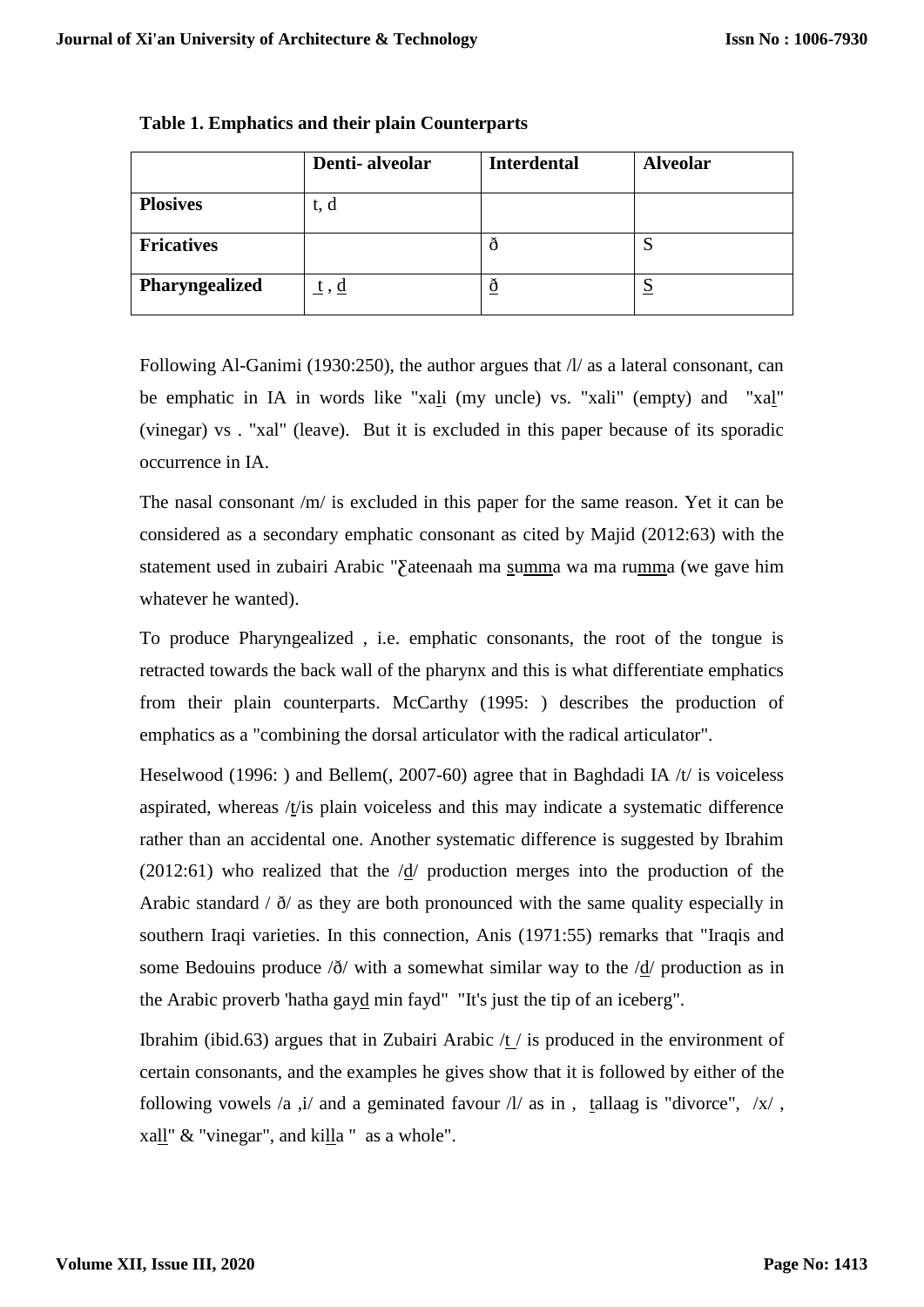### **3-Methodology** :

This study is data- oriented in that it seeks to present a descriptive analysis of IA .The author relies heavily on the spoken repertoire and saying of daily natural conversation , and on her intuition as a native speaker of the language. The set of minimal pairs presented in this paper differs only in term of the feature  $[+$  emphatic] in monosyllabic words, bisyllabic words and trisyllabic words.

#### **4-Discussion and Results:**

This section will discuss how IA speakers tend to spread

emphasis over the syllable and maximally over the entire phonological word.

As stated earlier (see table (1)), the set of emphatics in IA comprises  $\langle \underline{t} / , \partial \underline{d} / , \partial \partial \rangle$ , and /s/, which exhibit phonemic contrast respectively with /t/,/d/,/ð/and /s/ as tabulated below :

# **Table-2-Phonemic contrast between emphatics and their plain counterparts word - initially**

| <b>Emphatics</b>    | <b>Gloss</b>    | <b>Plain</b>         | <b>Gloss</b> |
|---------------------|-----------------|----------------------|--------------|
| teen                | mud             | teen                 | figs         |
| tuba                | ball            | tuba                 | repentance   |
| daal                | remained        | daal                 | guided       |
| dilaal              | shading         | dalaal               | fondness     |
| $δ$ aa <sub>Σ</sub> | got lost        | $\delta$ aa $\delta$ | broadcasted  |
| ð aal               | stayed          | ðaal                 | humiliated   |
| safar               | an Arabic month | safar                | travel       |
| s aad               | hunted          | saad                 | controlled   |

Examining table (2) shows that the set of emphatics in IA exhibits phonemic contrast with their plain counterparts in vocalic positions.

Emphatics can also occur in vocalic environments word-medially and word-finally, as shown in table (3) below.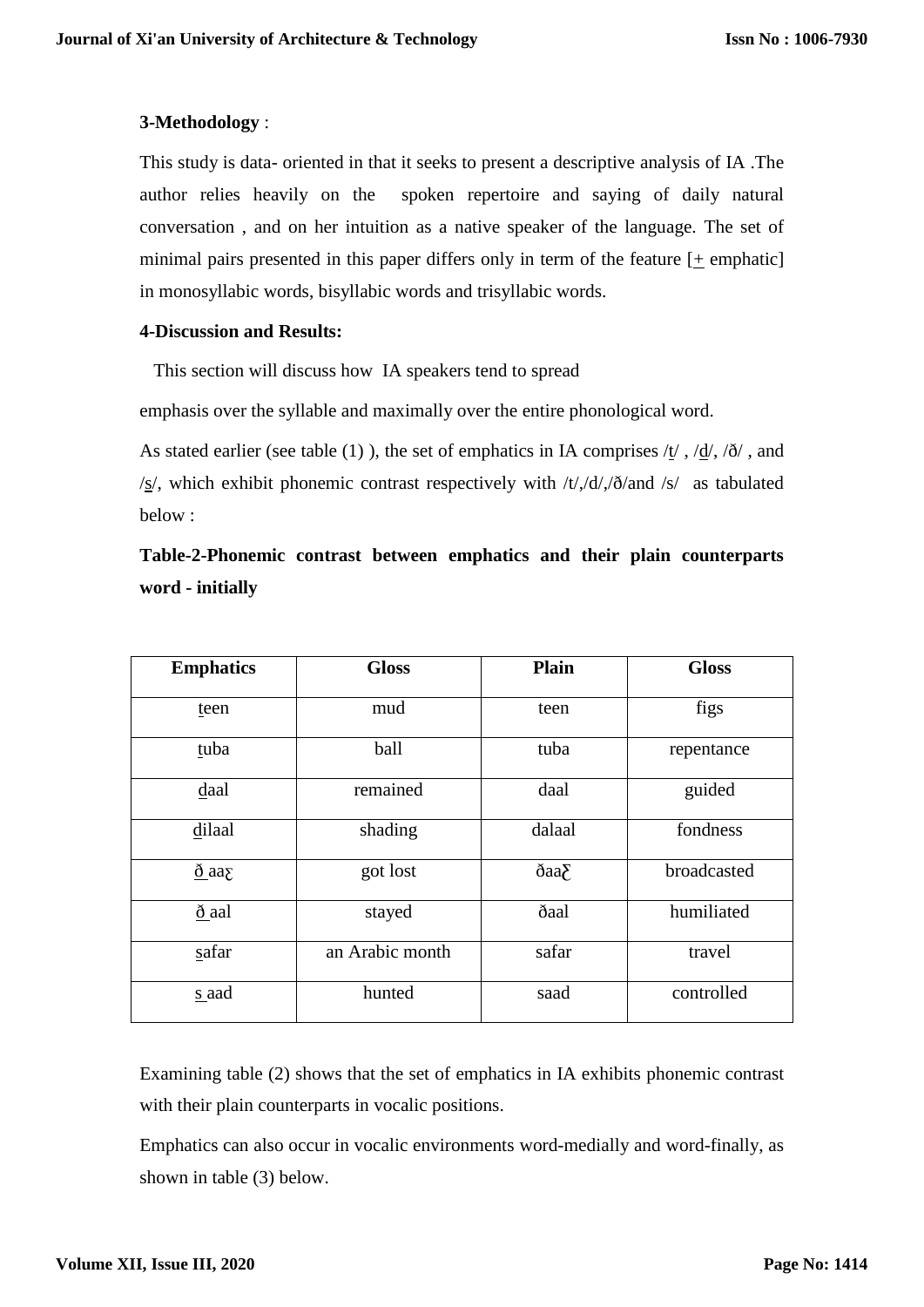| <b>Word</b> -medially | <b>Gloss</b> | <b>Word-finally</b> | <b>Gloss</b> |
|-----------------------|--------------|---------------------|--------------|
| rutuuba               | moisture     | baat                | duck         |
| yadfar                | to succeed   | had                 | luck         |
| muðlim                | dark         | marad               | disease      |
| maseer                | fate         | fus                 | lobe         |

**Table 3 . Emphatics word-medially and word-finally**

Blanc (1964: ) argues that Baghdadi Arabic speakers spread emphasis over the syllable and maximally over the entire phonological word. In fact, the author realizes that this statement is applicable on all IA accents, as tabulated below:

**Table-4- The Spread of Emphasis into Suffixes**

| <b>Emphatic segments</b> | <b>Gloss</b>      | <b>Plain Segments</b> | <b>Gloss</b>          |
|--------------------------|-------------------|-----------------------|-----------------------|
| rutab-hum                | their date        | rutab-hum             | their ranks           |
| y-rat buu.ha             | they wet          | y-rat buuha           | they arrange          |
| y-da lellu-hun           | they mislead them | y-dale lulu-hum       | hey pamper them       |
| $d e/a$ -hum             | their shade       | y-ðal.uun             | they humulate         |
| $ye -ðalil-uun$          | they mislead      | y-ðalil-uun           | they remove handicaps |
| y-s alli                 | he is praying     | y-salli               | he entertains         |
| Faseelat-hum             | their family      | Faseelat-hum          | their plant           |

Left ward emphasis is absolute in IA ,i.e. emphasis spreads without being blocked by any segment as shown in table (5) below:

# **Table -5- Leftward Emphasis Spread in IA**

| <b>Emphatic segment</b> | Gloss | <b>Plain Segment</b> | Gloss   |
|-------------------------|-------|----------------------|---------|
| batt                    | duck  | batt                 | decided |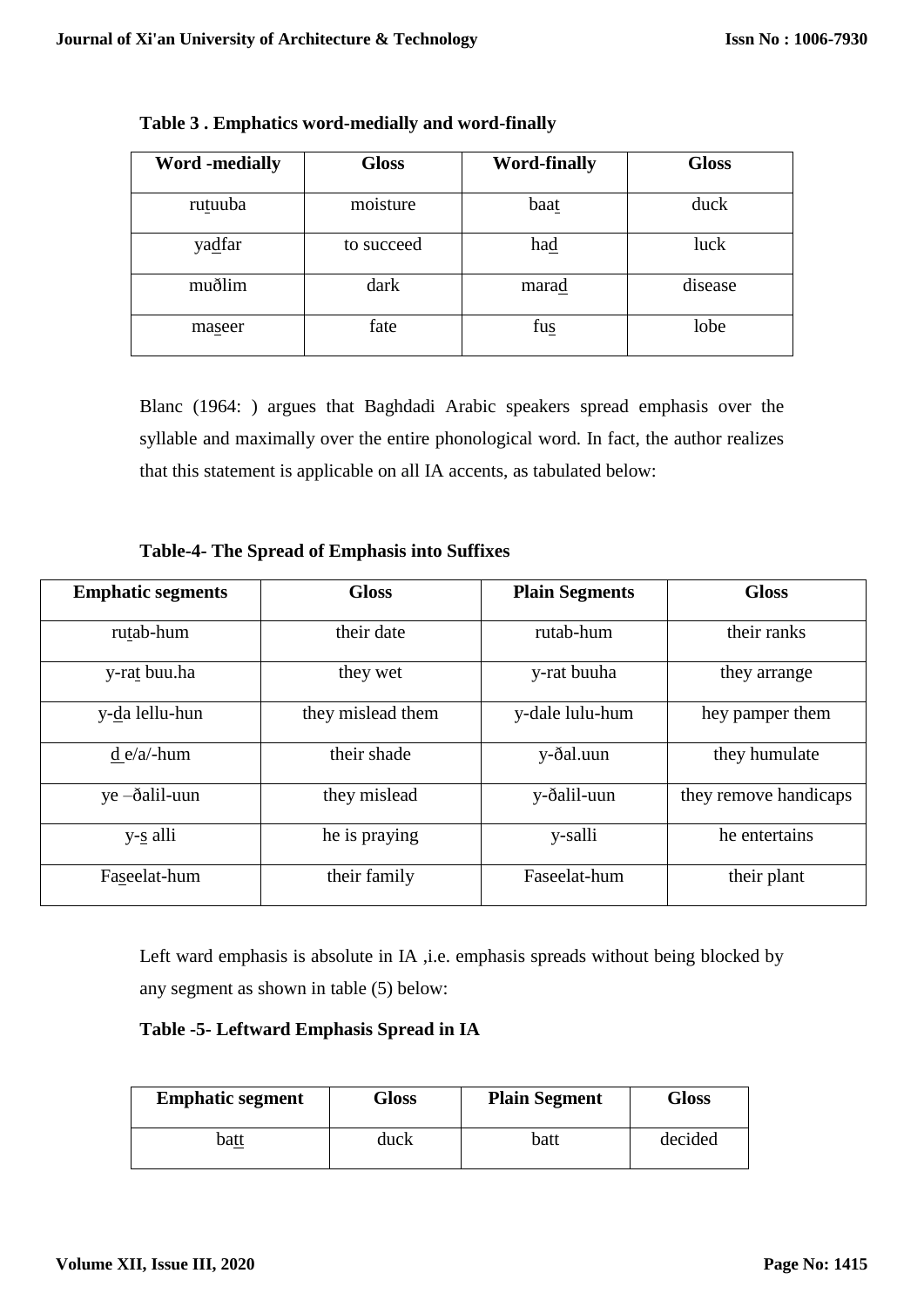| hafad | memorized | hafad | helped     |
|-------|-----------|-------|------------|
| faðð  | finished  | faðð  | individual |
| paas  | vehicle   | baas  | kissed     |

Likewise, right ward emphasis is absolute in IA. Consider the examples given in table (6) below :

**Table -6-Rightward Emphasis spread in IA**

| <b>Emplatic segment</b> | <b>Gloss</b>  | <b>Plain Segment</b> | <b>Gloss</b> |
|-------------------------|---------------|----------------------|--------------|
| taab                    | to heal       | taab                 | to repent    |
| dufrat                  | she succeeded | dufrat               | she pushed   |
| $\underline{\delta}$ ab | packed        | ðab                  | threw        |
| saar                    | became        | saar                 | walked       |

Table (5) and (6) clearly show that emphasis is absolute in IA, e.g. emphasis spreads leftward and rightward likewise without being impeded by any segment.

# **5-Conclusion:**

This paper has investigated emphasis as a phonological process spread in Iraqi Arabic and the emphatic segments in this dialect that comprises four emphatic segments /t/ ,  $\frac{d}{d}$ ,  $\delta$  and  $\frac{S}{s}$ . Two other emphatic segments are detected in sporadic uses in Zubairi Arabic, i.e.,  $\frac{1}{\text{and}}$  /m/. It is apparent that emphasis is of a notably recognizable use in Iraqi Arabic as it can occur in all vocalic positions whether word- initially word medially or word finally with an upmost occurrence with /a/ environments. This paper clearly shows that emphasis spreads minimally over the syllable and maximally over the entire phonological word. Besides, emphasis is absolute in that it can spread right ward and leftward like wise.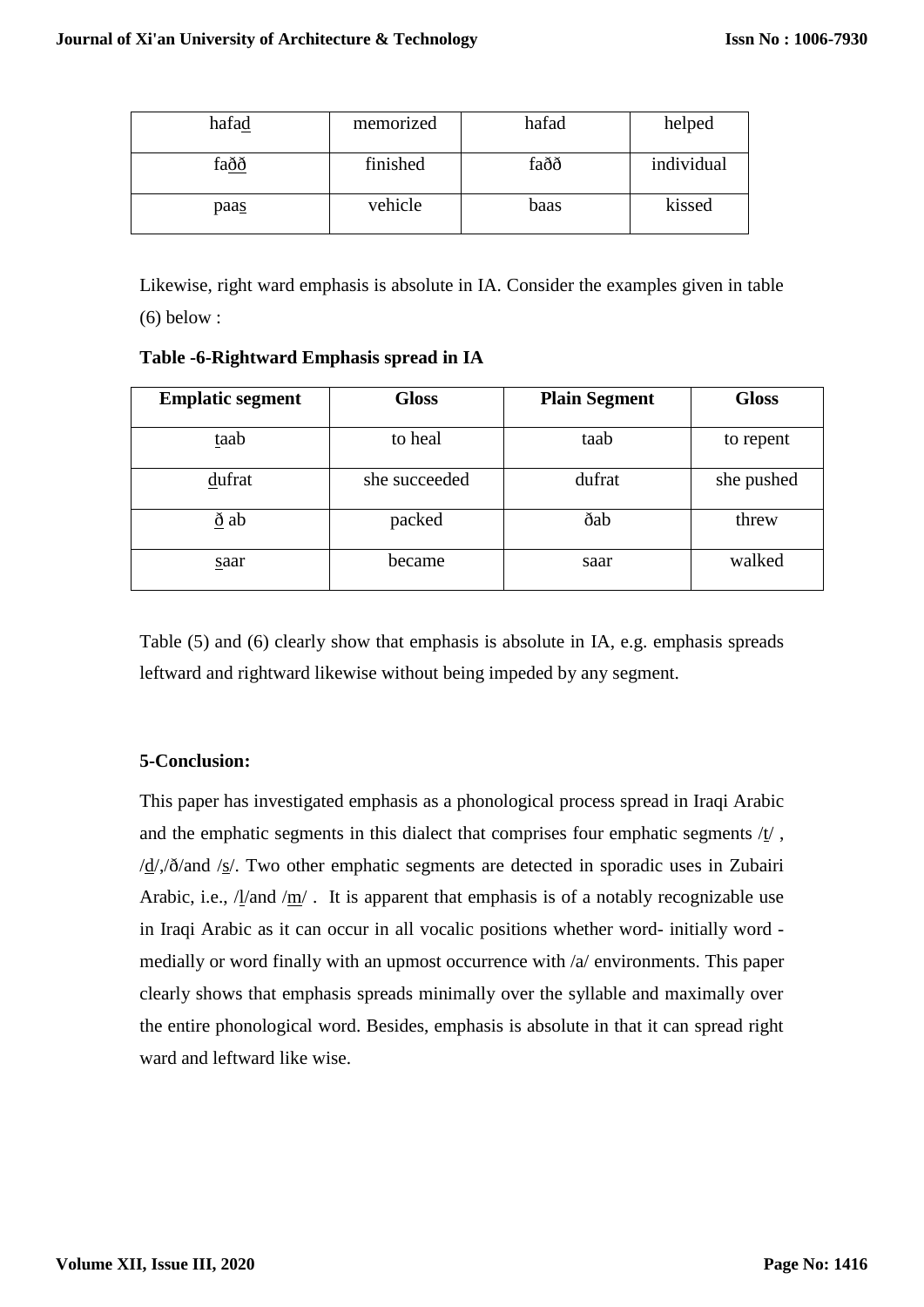## **References:**

- Abdullatif, M. I (2012) The Sound System of Zubairi Arabic: A Phonological sketch. Studies in Literature and Language.Vol.5, No. 1, 2012 ,59\_66.
- AL-Ani (1970) Arabic Phonology: An Acoustic and Physiological Investigation .The Hagues: Mouton.
- AL-Ganime, Saeed (1990) AL\_Lam Al-Mufakhama Foniman (L as an emphatic Phoneme ).Al-Mawred , 19,1990, 250-252
- Ali, L. H & Danil of R.E (1970)A Contrastive Cinefluorographic of the Articulation of Emphatic- non- Emphatic Cognate Consonant. Studia linguistica ,26, 18-105. http:Hidxdecorg/10111/j11467-9582,1972th 00589x
- Bellem, Alex (2007) Towards a comparative Typology of Emphatics Across Semitic met into Arabic Dialect Phonology Unpublished PD Thesis. School of Oriental and African Studies
- Catford ,Jc (1977) Fundamental Problems in Phonetics. Edinburgh: Edinburgh University Press
- Clark, John & Collin, Yallop (1996) An Introduction to Phonetics and Phonology 2<sup>nd</sup> edition .London: Blackwell. --Gianni, A&Pettorine, M (1982) The Emphatic Consonants in Arabic Speech Laboratory Report IV , Napoli: Instituto Universitário Orientale di Napoli.
- Hoselwood Barry (1296) "Glottal States and Emphasis in Baghdadi and Cairene Arabic: Synchronic and Diachronic Aspects Three Topics in Arabic Phonology. GMEIS occasional papers. No.33,1996.University of Durham 20-44.
- Jackobsen, R. (1972) Muffakkama-' Emphatic Phonemes in Arabic Phenology. Edited by Eric C. Fudge (1973). London: Penguins Kuriyagawa F M; Sawashima ,S; Niimi and H.Hirose (1988) Electromyoygraphie Study of Emphatic Consonants in Standard Jordanian Arabic Folia Pheniatrica, 40 . 117-22
- Ladefoged, Peter (1993) A Course In Phonetics 3<sup>rd</sup> edition. New York: Harcourt Brace Jovanovich .
- Laver, John (1994) Principles of Phonetics. Cambridge: Cambridge University Press.